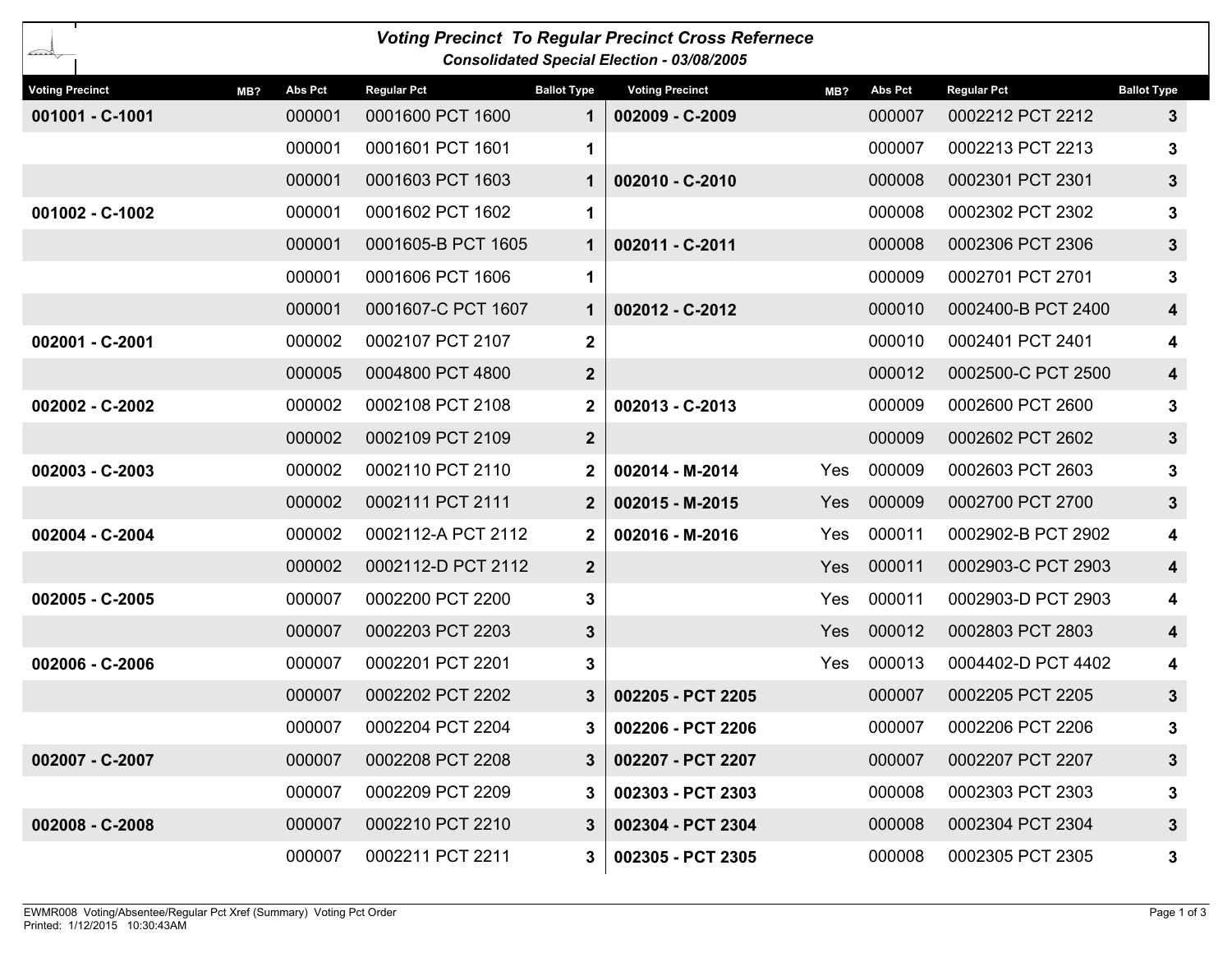| <b>Voting Precinct</b> | MB? | <b>Abs Pct</b> | <b>Regular Pct</b> | <b>Ballot Type</b> | <b>Voting Precinct</b> | MB? | <b>Abs Pct</b> | <b>Regular Pct</b> | <b>Ballot Type</b> |
|------------------------|-----|----------------|--------------------|--------------------|------------------------|-----|----------------|--------------------|--------------------|
| 002402 - PCT 2402      |     | 000010         | 0002402 PCT 2402   | 4                  |                        |     | 000016         | 0005207 PCT 5207   | 5                  |
| 002601 - PCT 2601      |     | 000009         | 0002601 PCT 2601   | 3                  | 005004 - C-5004        |     | 000016         | 0005219 PCT 5219   | 5                  |
| 003001 - M-3001        | Yes | 000003         | 0003211-B PCT 3211 | $\mathbf{2}$       |                        |     | 000016         | 0005220 PCT 5220   | $5\phantom{1}$     |
| 004001 - M-4001        | Yes | 000015         | 0004201-C PCT 4201 | 5                  | 005005 - C-5005        |     | 000016         | 0005227 PCT 5227   | 5                  |
| 004002 - C-4002        |     | 000015         | 0004202 PCT 4202   | 5                  |                        |     | 000016         | 0005228 PCT 5228   | $5\phantom{1}$     |
|                        |     | 000015         | 0004203 PCT 4203   | 5                  | 005006 - C-5006        |     | 000017         | 0005302 PCT 5302   | 5                  |
| 004003 - C-4003        |     | 000014         | 0004503 PCT 4503   | $5\phantom{1}$     |                        |     | 000017         | 0005305 PCT 5305   | $5\phantom{1}$     |
|                        |     | 000017         | 0005300 PCT 5300   | 5                  | 005007 - C-5007        |     | 000017         | 0005303 PCT 5303   | 5                  |
| 004004 - C-4004        |     | 000004         | 0004700 PCT 4700   | $\mathbf{2}$       |                        |     | 000017         | 0005304 PCT 5304   | $5\phantom{1}$     |
|                        |     | 000004         | 0004702 PCT 4702   | $\mathbf 2$        | 005101 - PCT 5101      |     | 000016         | 0005101 PCT 5101   | 5                  |
|                        |     | 000004         | 0004703 PCT 4703   | $\overline{2}$     | 005102 - PCT 5102      |     | 000016         | 0005102 PCT 5102   | $5\phantom{1}$     |
| 004005 - C-4005        |     | 000004         | 0004701 PCT 4701   | $\mathbf 2$        | 005103 - PCT 5103      |     | 000016         | 0005103 PCT 5103   | 5                  |
|                        |     | 000004         | 0004704 PCT 4704   | $\overline{2}$     | 005201 - PCT 5201      |     | 000016         | 0005201 PCT 5201   | $5\phantom{1}$     |
|                        |     | 000004         | 0004705 PCT 4705   | $\mathbf 2$        | 005202 - PCT 5202      |     | 000016         | 0005202 PCT 5202   | 5                  |
|                        |     | 000004         | 0004706 PCT 4706   | $\boldsymbol{2}$   | 005205 - PCT 5205      |     | 000016         | 0005205 PCT 5205   | $5\phantom{1}$     |
| 004006 - C-4006        |     | 000004         | 0004707 PCT 4707   | $\mathbf{2}$       | 005208 - PCT 5208      |     | 000016         | 0005208 PCT 5208   | 5                  |
|                        |     | 000004         | 0004708 PCT 4708   | $\mathbf{2}$       | 005209 - PCT 5209      |     | 000016         | 0005209 PCT 5209   | $5\phantom{1}$     |
| 004007 - M-4007        | Yes | 000005         | 0004803 PCT 4803   | $\mathbf{2}$       | 005211 - PCT 5211      |     | 000016         | 0005211 PCT 5211   | 5                  |
|                        | Yes | 000006         | 0004902 PCT 4902   | $\mathbf{2}$       | 005212 - PCT 5212      |     | 000016         | 0005212 PCT 5212   | $5\phantom{1}$     |
| 004501 - PCT 4501      |     | 000014         | 0004501 PCT 4501   | 5                  | 005213 - PCT 5213      |     | 000016         | 0005213 PCT 5213   | 5                  |
| 004502 - PCT 4502      |     | 000014         | 0004502 PCT 4502   | 5                  | 005214 - PCT 5214      |     | 000016         | 0005214 PCT 5214   | 5                  |
| 005001 - C-5001        |     | 000016         | 0005200 PCT 5200   | 5.                 | 005215 - PCT 5215      |     | 000016         | 0005215 PCT 5215   | 5                  |
|                        |     | 000016         | 0005210 PCT 5210   | 5                  | 005216 - PCT 5216      |     | 000016         | 0005216 PCT 5216   | 5                  |
| 005002 - C-5002        |     | 000016         | 0005203 PCT 5203   | 5                  | 005217 - PCT 5217      |     | 000016         | 0005217 PCT 5217   | 5                  |
|                        |     | 000016         | 0005204 PCT 5204   | 5                  | 005218 - PCT 5218      |     | 000016         | 0005218 PCT 5218   | 5                  |
| 005003 - C-5003        |     | 000016         | 0005206 PCT 5206   | 5                  | 005221 - PCT 5221      |     | 000016         | 0005221 PCT 5221   | 5                  |